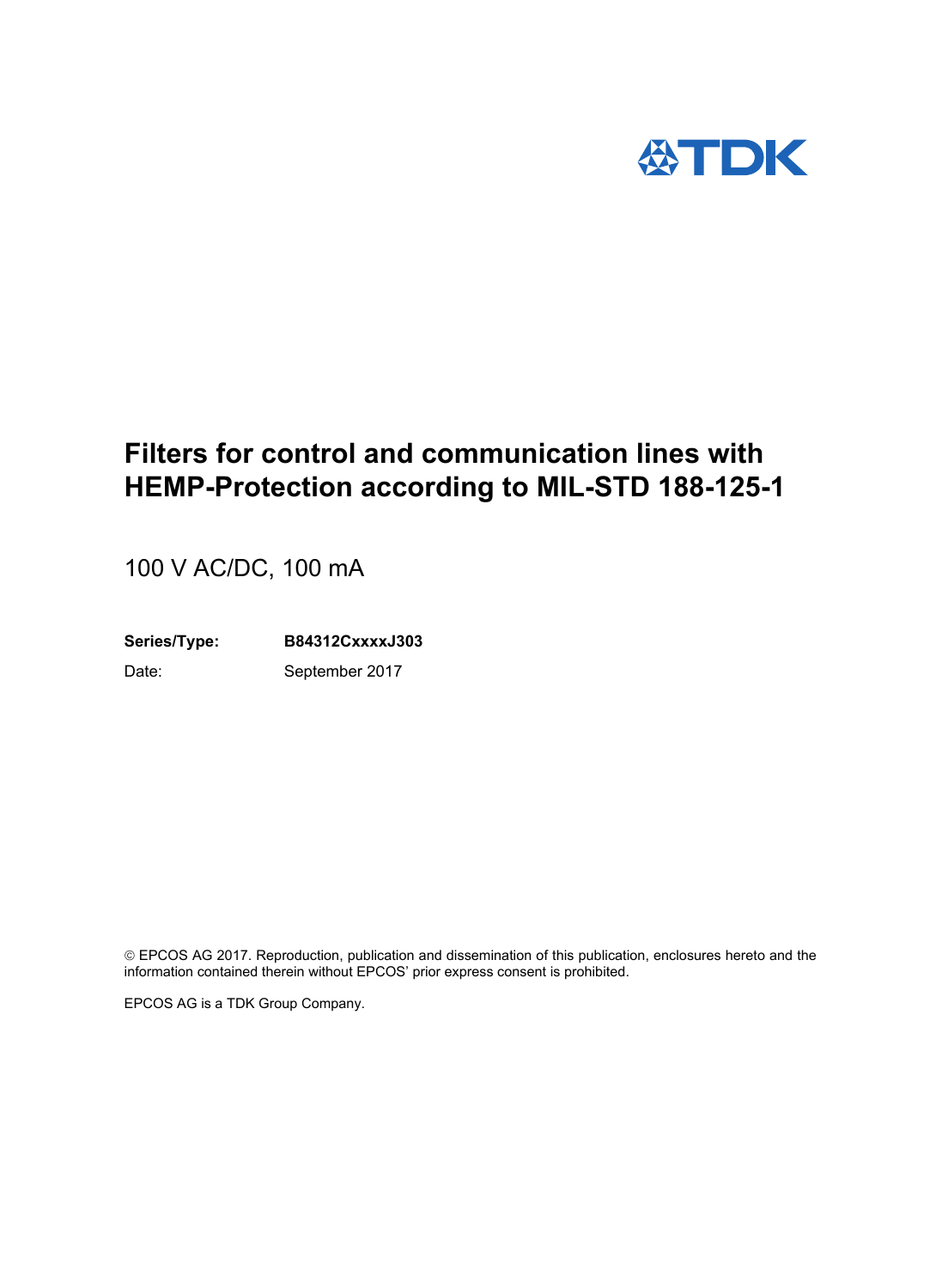

- HEMP protection acc. MIL-STD-188-125-1
- Passband up to 300 kHz
- Stopband attenuation up to 40 GHz



## **Features**

- Extended performance
- For installation outside the shielded area
- Multi step EMP protection

## **Design**

The electrical components are incorporated in an RF-tight case of tin-plated sheet steel. Coaxial feed-through capacitors are used at the input and output of the filter circuit. Filters are available for upright installation on shielding wall.

## **Installation**

Single filters are attached directly to the shielding wall. Larger numbers can be housed in filter cabinets or boxes. Various models and the matching flexible connector fittings are available. Further an adapter housing for flat installation on the shielding exists.

#### **Technical data and measuring conditions**

| Rated voltage                          | $V_{R, AC}$                  | 100 V                          |                         |
|----------------------------------------|------------------------------|--------------------------------|-------------------------|
| Rated voltage                          | $V_{R, DC}$                  | 100 V                          |                         |
| Rated frequency                        | $\mathsf{f}_\mathsf{R}$      | See characteristics            | Pass bandwidth at $Z_1$ |
| Rated current                          | l <sub>R.</sub>              | 100 mA                         | $T_A = 40 °C$           |
| Line impedance                         | $Z_{L}$                      | See characteristics            |                         |
| Number of lines / line pairs           |                              | See characteristics            |                         |
| Test voltage                           | $\mathsf{V}_{\mathsf{test}}$ | 250 V DC, 2 s<br>250 V DC, 2 s | Line/line<br>Line/case  |
| Maximum DC resistance                  | $R_{DC}$                     | See characteristics            |                         |
| Permissible ambient temperature        | $T_A$                        | $-25+40$ °C                    |                         |
| Climatic category (EN 60068-1: 1992)   |                              | 25/085/56                      |                         |
| Degree of protection (IEC 60529: 2013) |                              | <b>IP 20</b>                   |                         |
| Weight                                 |                              | $4.5$ kg                       |                         |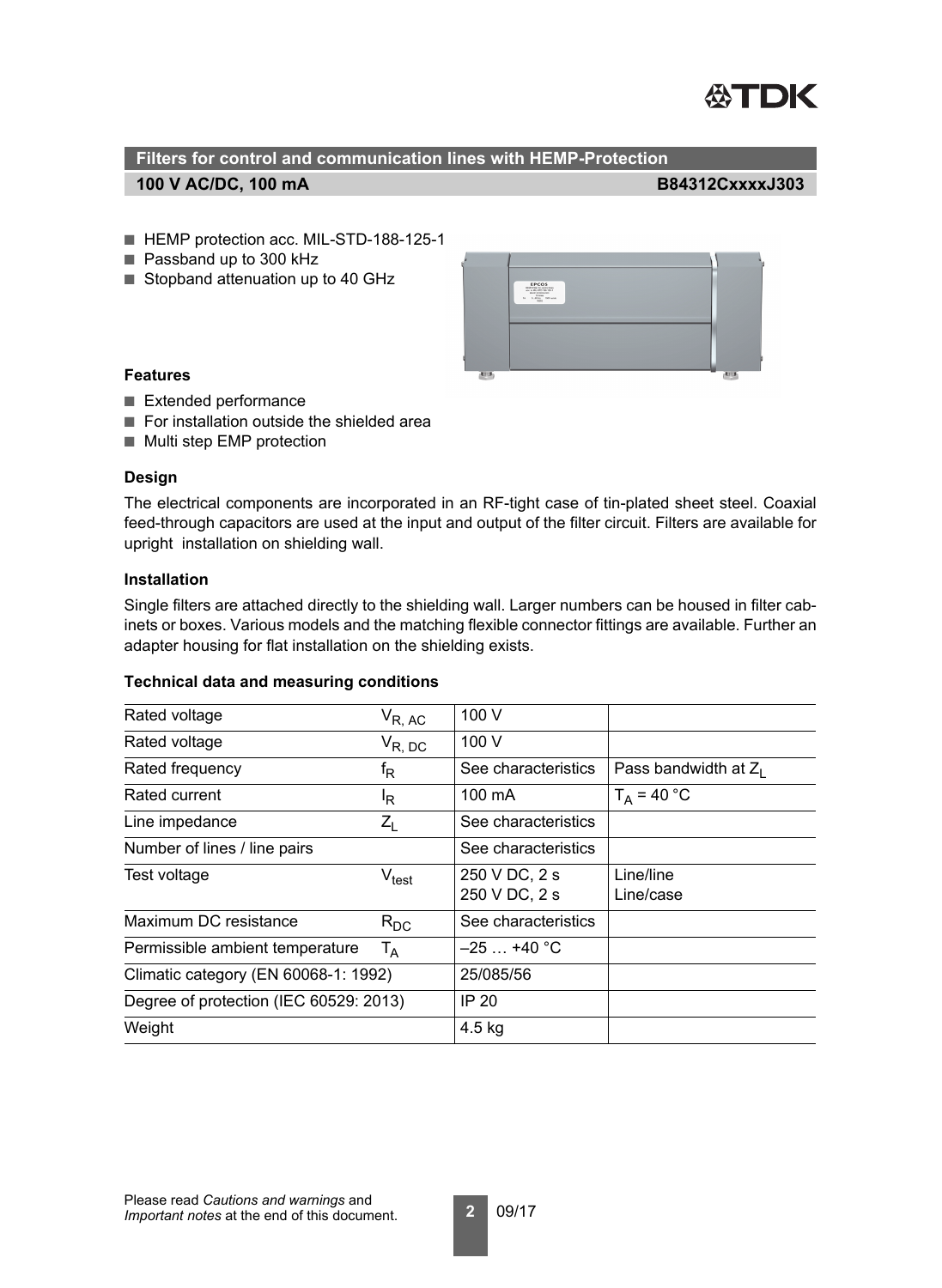

## **100 V AC/DC, 100 mA**

**B84312CxxxxJ303**

## **Characteristics and ordering codes**

| $I_R$          | Rated<br>frequency | $Z_{\rm I}$ | $R_{DC}$ | Circuit<br>diagram | Number of lines / line<br>pairs | Ordering code   |
|----------------|--------------------|-------------|----------|--------------------|---------------------------------|-----------------|
| $\overline{A}$ | ΙR                 | Ω           | Ω        |                    |                                 |                 |
| 0.1            | DC  3.4            | 600         | 14       | 1                  | 4 line pairs <sup>1)</sup>      | B84312C0020J303 |
|                | $-1$               | $-2)$       | 1.4      |                    | 8 single lines                  | B84312C0030J303 |
| 0.1            | DC  50             | 600         | 4.1      |                    | 4 line pairs <sup>1)</sup>      | B84312C0040J303 |
| 0.1            | DC  120            | 150         | 8.4      | $\overline{2}$     | 4 line pairs                    | B84312C0050J303 |
| 0.1            | DC  300            | 150         | 4.0      |                    | 4 line pairs                    | B84312C0060J303 |
| 0.1            | DC  3.4            | 600         | 18       | 3                  | 4 line pairs                    | B84312C0090J303 |

1) Control line filters, not matched

2) Not specified

## **Approvals / Test reports acc. to MIL-STD 188-125-1**

Test report from EMCCons DR. RAŠEK GmbH & Co. KG (www.emcc.de) acc. to MIL-STD 188-125-1 (short and intermediate pulse test) available.

| Ordering code   | Test report                 | Response current<br>short pulse | Response current<br>intermediate pulse |
|-----------------|-----------------------------|---------------------------------|----------------------------------------|
| B84312C0020J303 | EMCC-860009.1GDB, 2017-1-24 | Compliant                       | Compliant                              |
| B84312C0030J303 | EMCC-860009.1GB, 2016-09-09 | Compliant                       | Compliant                              |
| B84312C0040J303 | EMCC-860009.1GDB, 2017-1-24 | Compliant                       | Compliant                              |
| B84312C0050J303 |                             | Compliant                       | Compliant                              |
| B84312C0060J303 |                             | Compliant                       | Compliant                              |
| B84312C0090J303 |                             | Compliant                       | Compliant                              |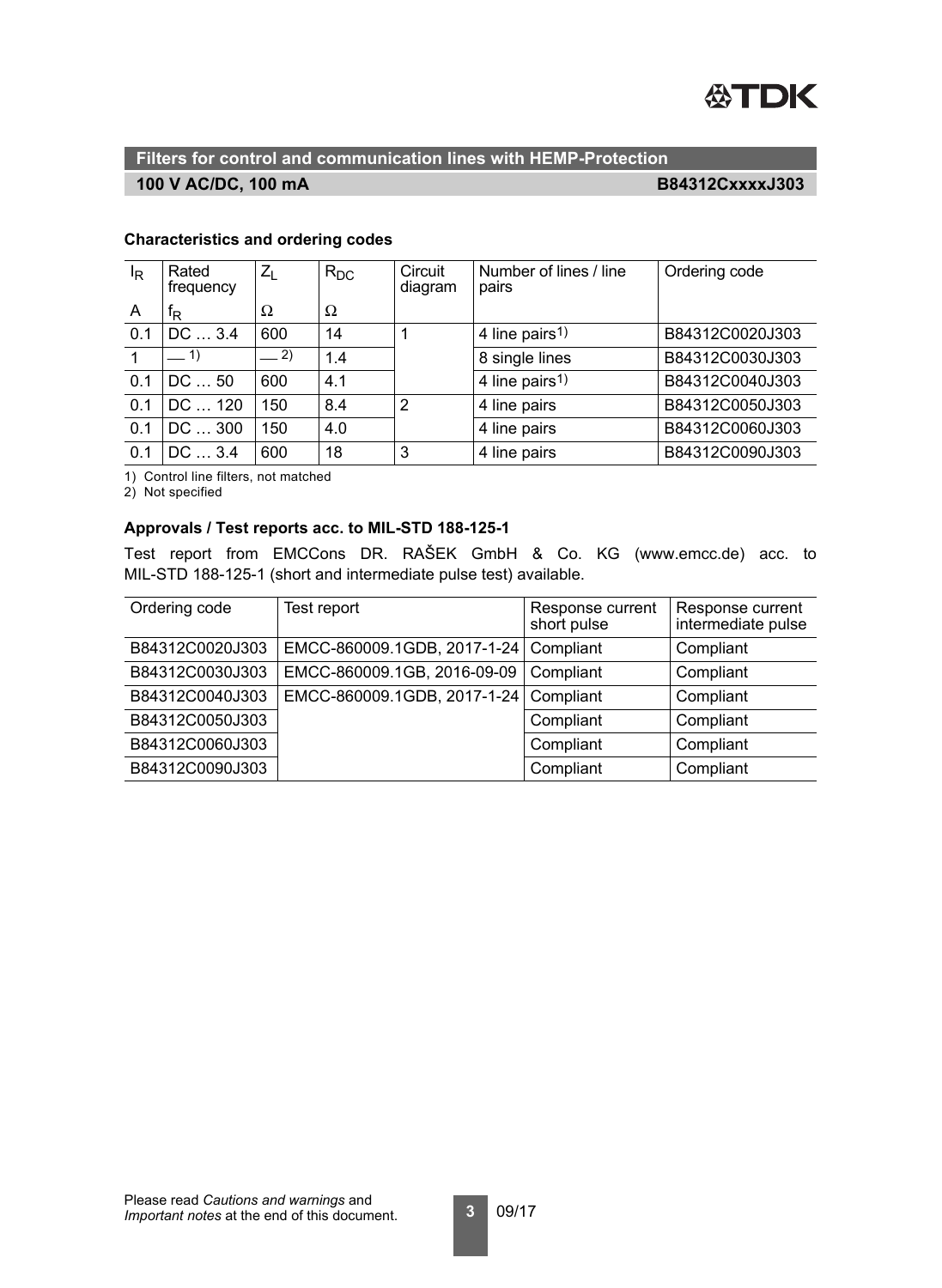

SSB2972-8-E 120  $dB$ Limit of measurement  $a_e$  100 up to 40  $GHZ<sup>1</sup>$ 80 60 Test setup B84312C0020J303 B84312C0030J303  $50\ \Omega$ B84312C0040J303 40 Filter  $\mathsf{V}_2$  $50\Omega$  $50\ \Omega$  $V_{0}$  $50\ \Omega$ 20  $a_e = 20$  lg  $\frac{V_0}{2 V_2}$  [dB] SSB2851-E-E  $\mathbf{0}$  $10^{3}$  $10<sup>7</sup>$  $10<sup>9</sup>$  $10<sup>4</sup>$  $10^{5}$  $10<sup>6</sup>$  $Hz$ – f <sup>1)</sup> According to MIL-STD 285 SSB2973-G-E 120 dB Limit of measurement  $\frac{a_e}{\sqrt{ }}100$ ,,,,,,,,,,,,,,,,, up to 40  $GHz<sup>1</sup>$ 80 B84312C0050J303<br>B84312C0060J303 Test setup 60 B84312C0090J303  $50\,\Omega$ 40 Filter  $50 \Omega$ 20  $a_e = 20$  lg  $\frac{V_0}{2 V_2}$  [dB] SSB2853-V-E  $\overline{0}$  $\frac{6}{10^3}$  $10<sup>4</sup>$  $10<sup>5</sup>$  $10<sup>6</sup>$  $10^{7}$  $10<sup>9</sup>$  $Hz$ – f

## Insertion loss a<sub>e</sub> as a function of frequency f (typical values) for each line pair

<sup>1)</sup> According to MIL-STD 285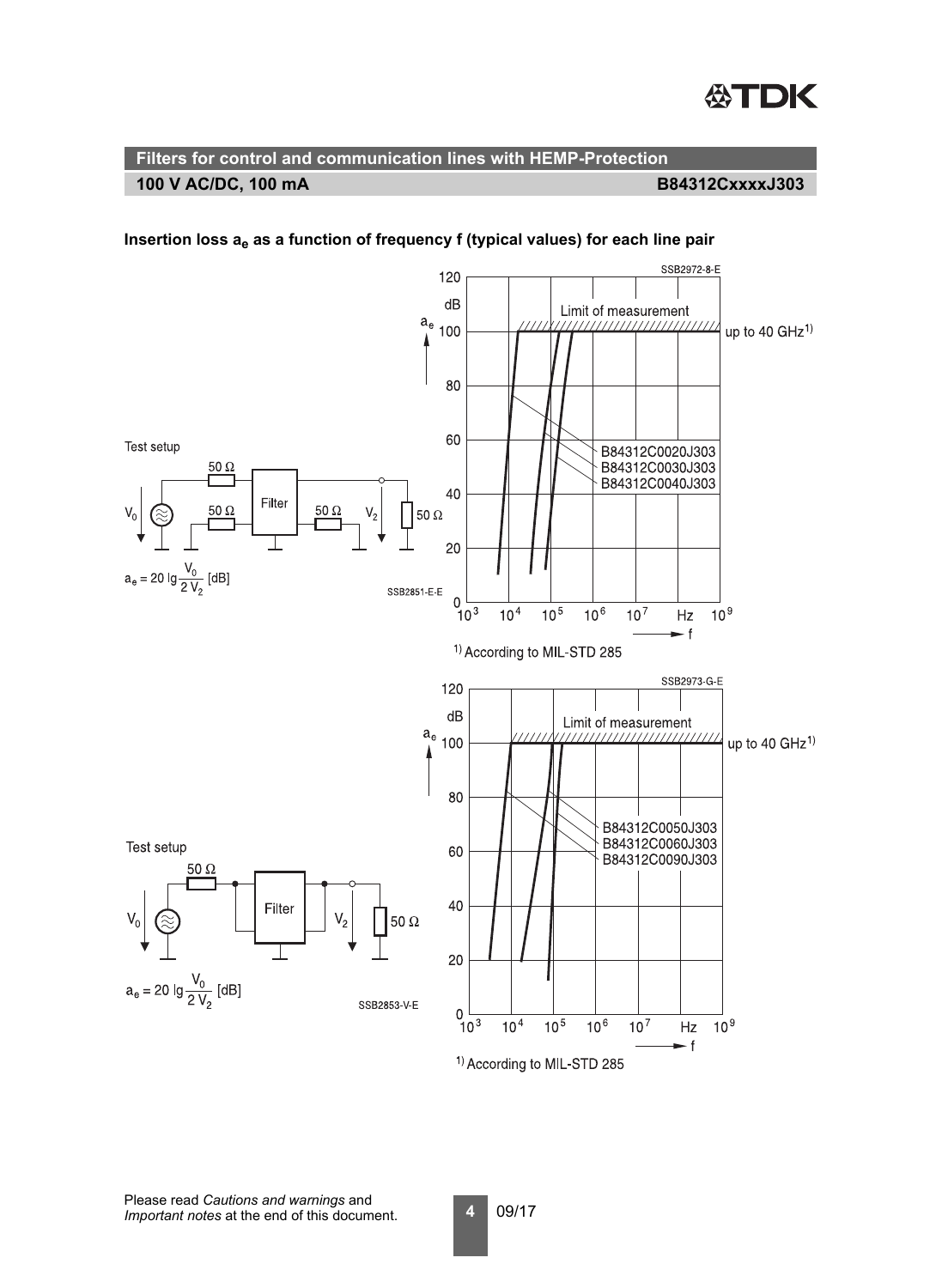

## **100 V AC/DC, 100 mA**

**B84312CxxxxJ303**



## **Shielding effectiveness of filter housing acc. MIL-STD 188-125-1**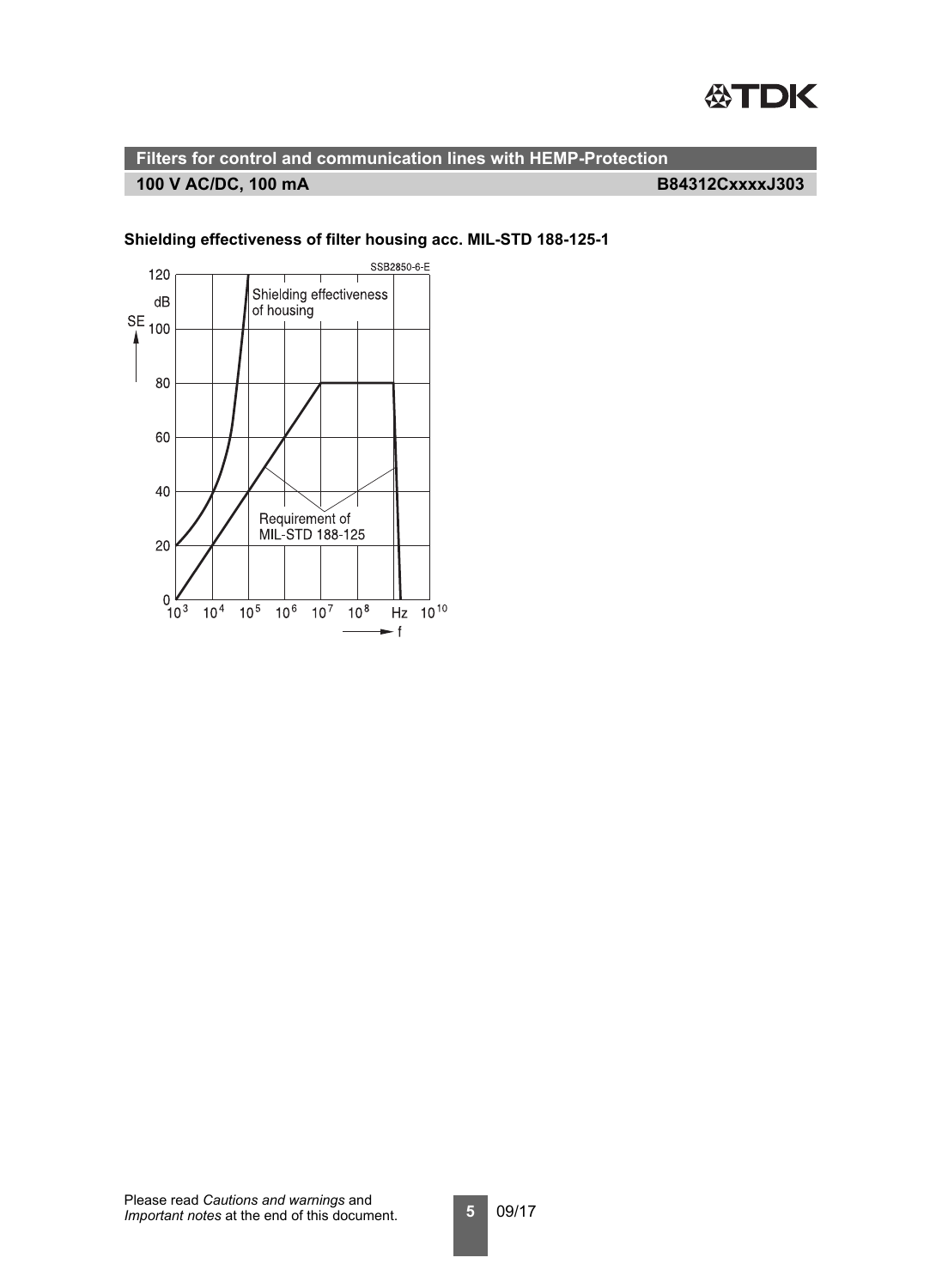

## Insertion loss a<sub>e</sub> in the passband (typical values) for each line pair

Insertion loss  $a_e$  in the passband (typical values)

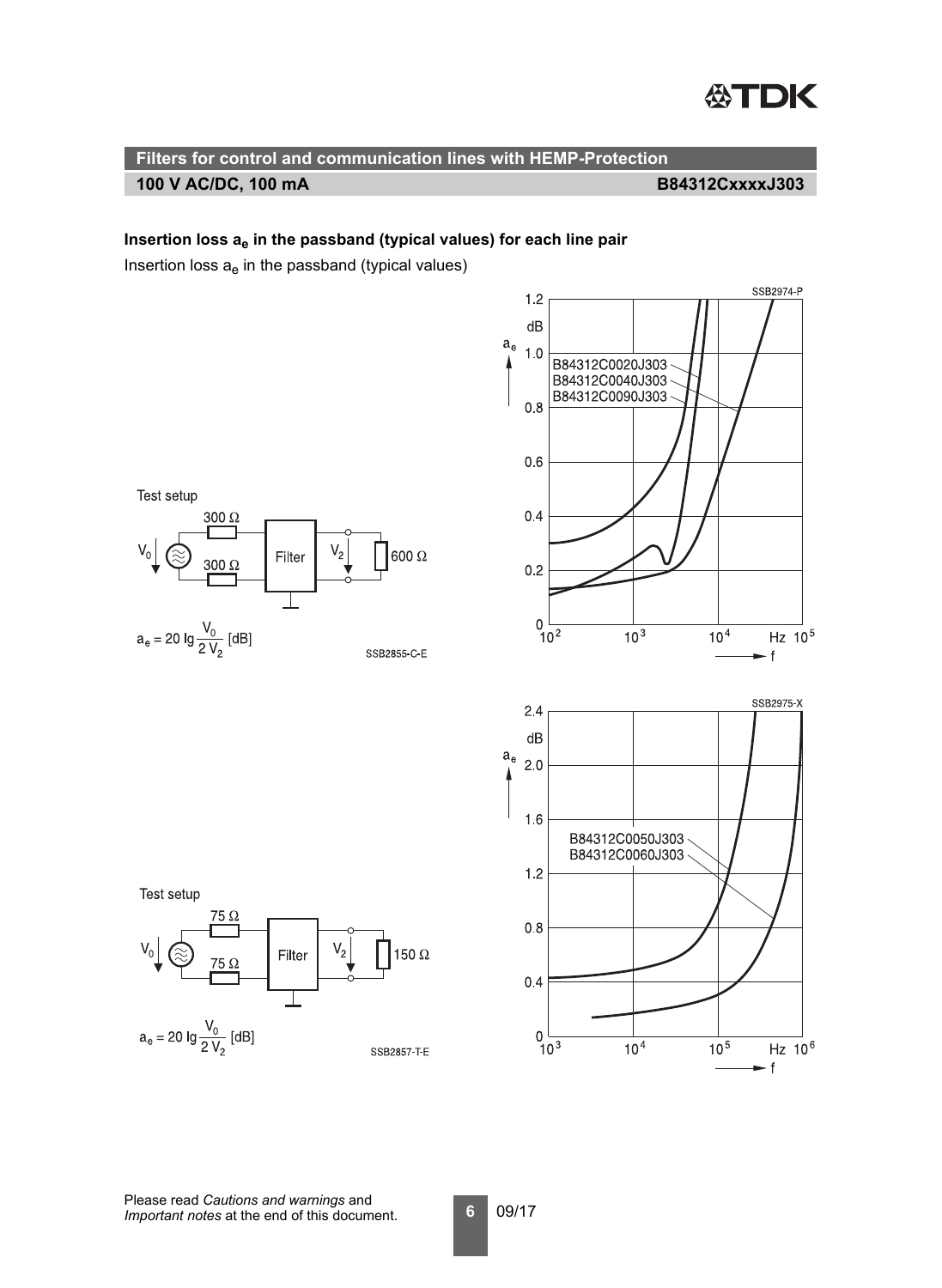

**Filters for control and communication lines with HEMP-Protection 100 V AC/DC, 100 mA**

**B84312CxxxxJ303**

## **Common mode rejection of types B843312C0020J303, B84312C0040J303, B84312C0050J303, B84312C0060J303, B84312C0090J303**

Test setup



## **Circuit diagrams**

Circuit diagram 1: B84312C0020J303, B84312C0030J303, B84312C0040J303



Please read *Cautions and warnings* and *Important notes* at the end of this document.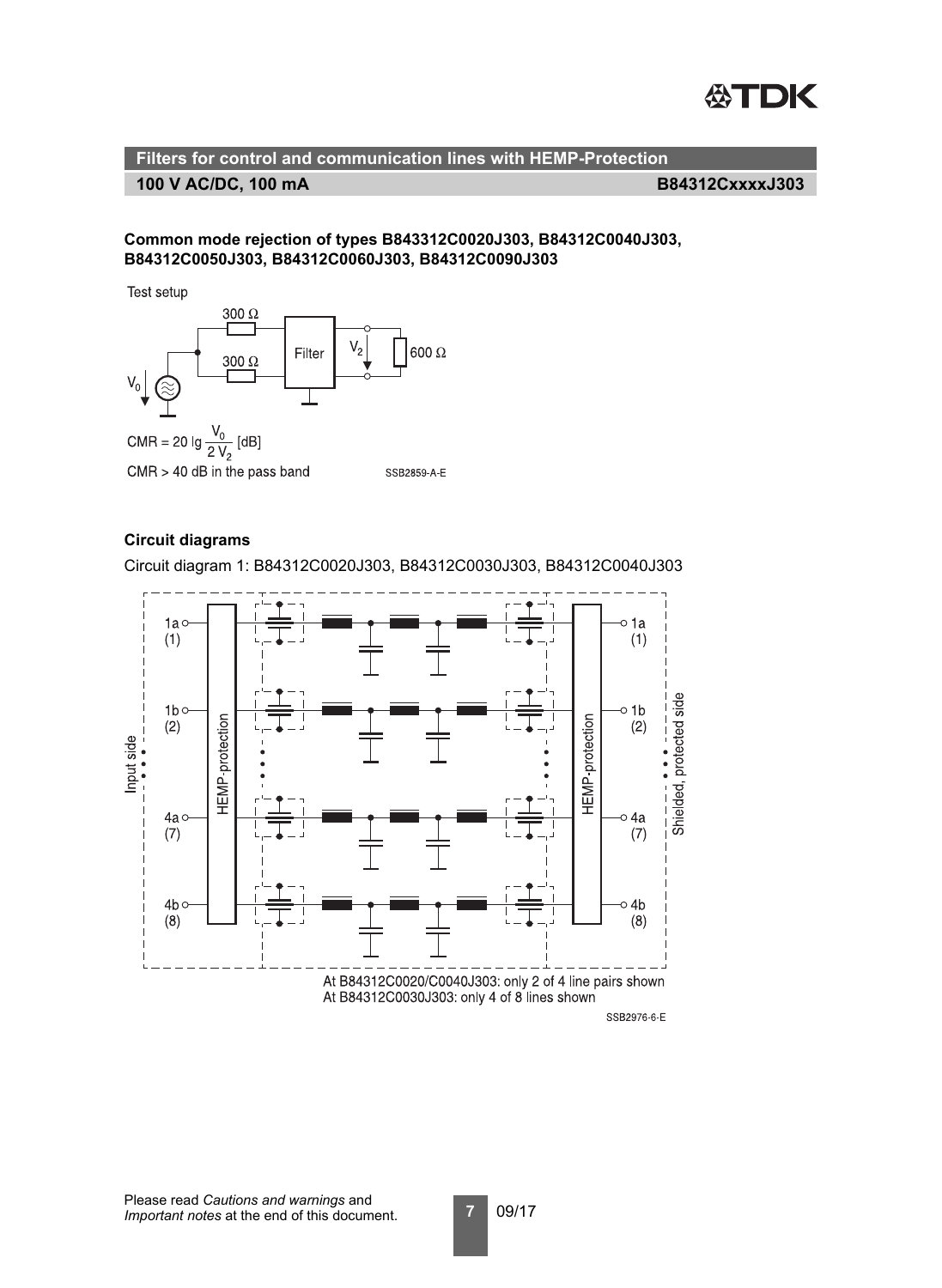



Circuit diagram 2: B84312C0050J303, B84312C0060J303

Circuit diagram 3: B84312C0090J303

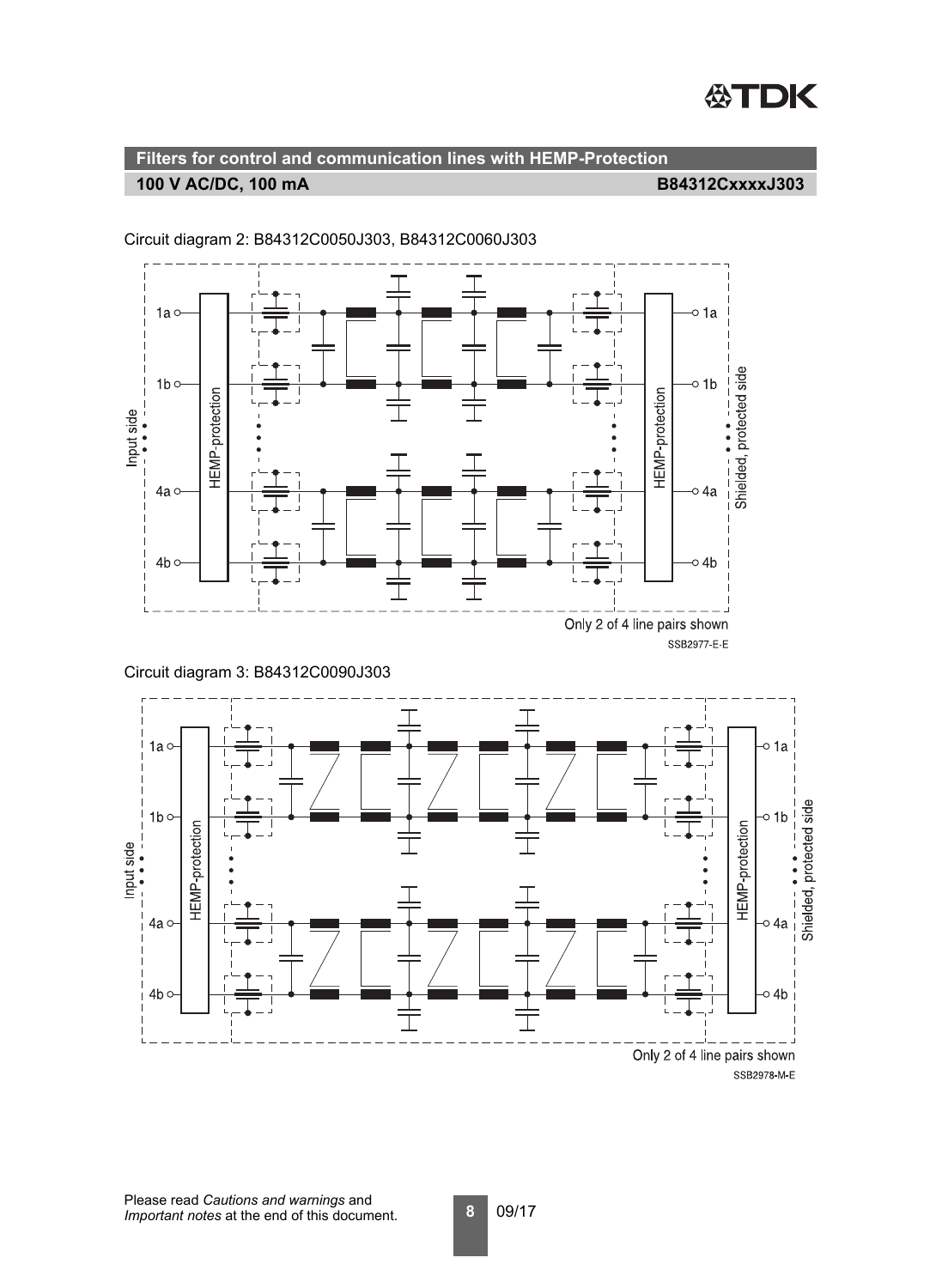# **STDK**

#### **Filters for control and communication lines with HEMP-Protection B84312CxxxxJ303 100 V AC/DC, 100 mA**

## **Dimensional drawing**



**9** 09/17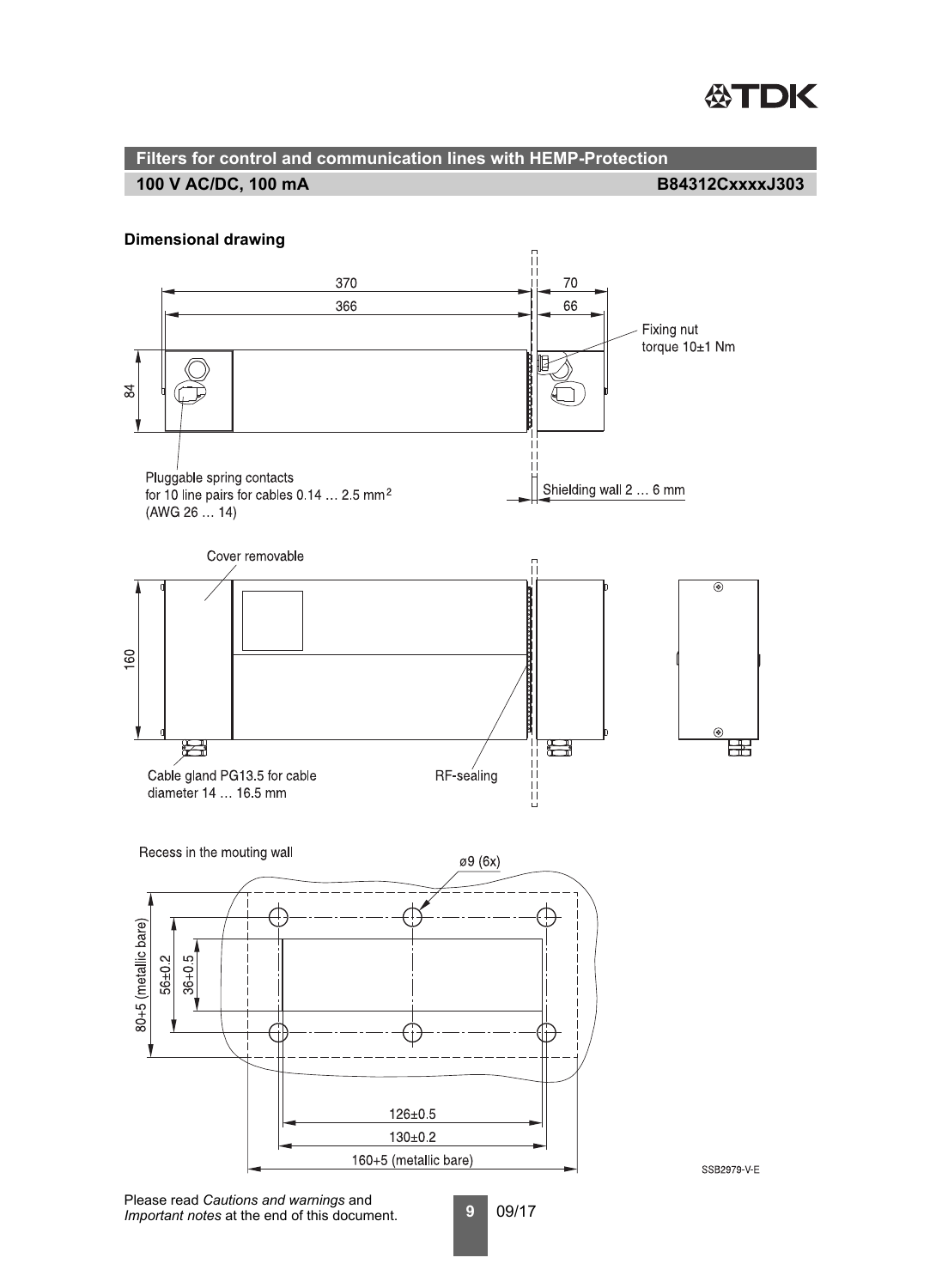

## **100 V AC/DC, 100 mA B84312CxxxxJ303**



## **Flat installation of HEMP-Filter with adapter housing B84298M0012C004**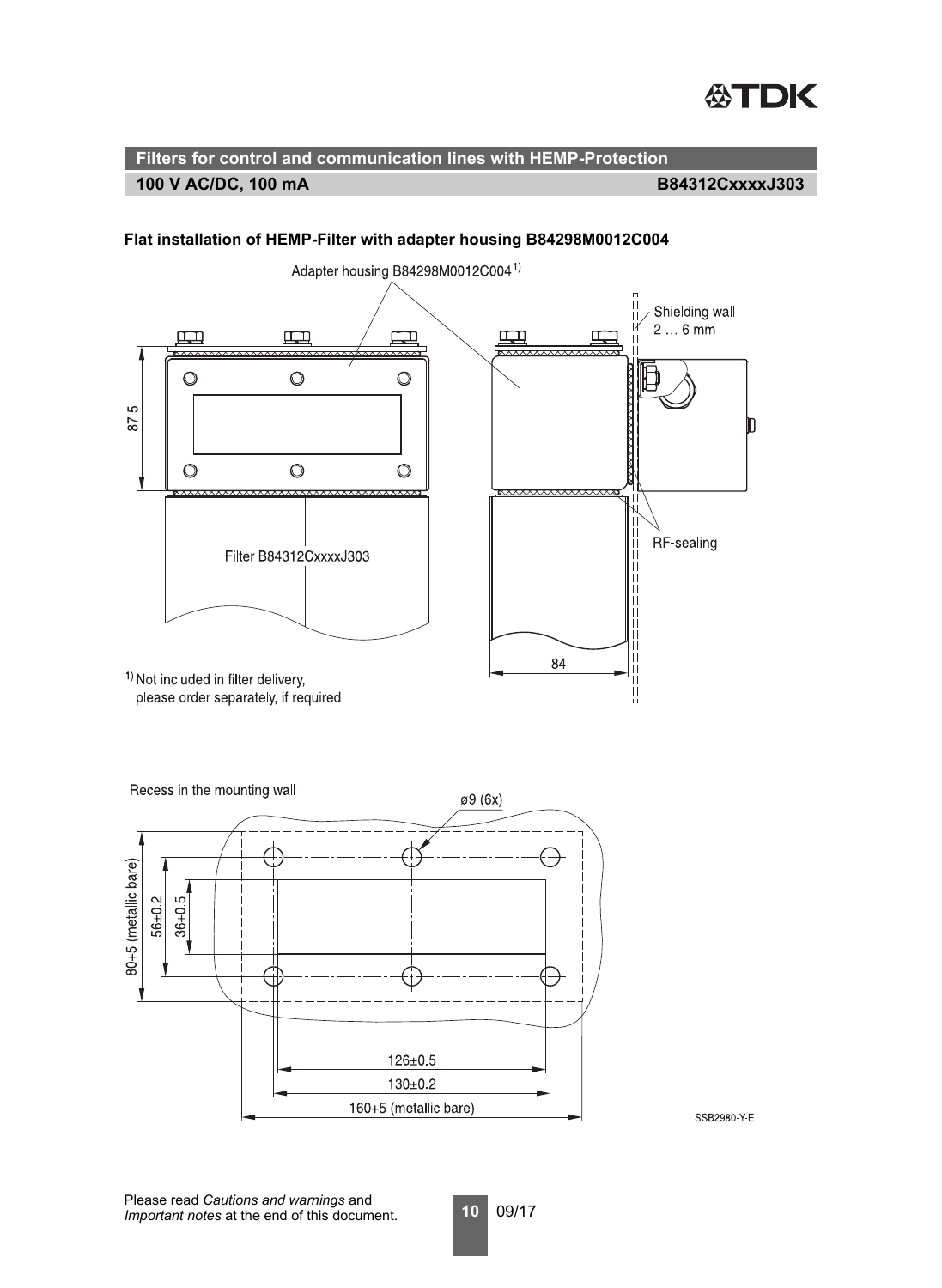

## **Cautions and warnings B84312CxxxxJ303**

Please read all safety and warning notes carefully before installing the filter and putting it into operation. The same applies to the warning signs on the filter. Please ensure that the signs are not removed nor their legibility impaired by external influences.

Death, serious bodily injury and substantial material damage to equipment may occur if the appropriate safety measures are not carried out or the warnings in the text are not observed.

## **Using according to the terms**

The filters may be used only for their intended application within the specified values in low voltage networks in compliance with the instructions given in the data sheets and the data book. The conditions at the place of application must comply with all specifications for the filter used.

## **Warning**

- It shall be ensured that only qualified persons (electricity specialists) are engaged on work such as planning, assembly, installation, operation, repair and maintenance. They must be provided with the corresponding documentation.
- Danger of electric shock. Filters contain components that store an electric charge. Dangerous voltages can continue to exist at the filter terminals for longer than five minutes even after the power has been switched off
- The protective earth connections shall be the first to be made when the filter is installed and the last to be disconnected. Depending on the magnitude of the leakage currents, the particular specifications for making the protective earth connection must be observed.
- Impermissible overloading of the filter or filter, such as with circuits able to cause resonances, impermissible voltages at higher frequencies etc. can lead to bodily injury and death as well as cause substantial material damages (e.g. destruction of the filter housing).
- Filters must be protected in the application against impermissible exceeding of the rated currents by overcurrent protective devices.
- $\blacksquare$  In case of leakage currents  $>3.5$  mA you shall mount the PE conductor stationary with the required cross section before beginning of operation and save it against disconnecting. For leakage currents I<sub>L</sub>1)≤10 mA the PE conductor must have a KU value<sup>2)</sup> of 4.5<sup>3)</sup> ; for leakage currents I<sub>L</sub>  $>10$  mA the PE conductor must have a KU value of  $64$ ).
- Because the product can become very hot during operation, there is the risk of burns if touched. The product can remain hot for some time after the power is switched off!

## **Display of ordering codes for EPCOS products**

The ordering code for one and the same EPCOS product can be represented differently in data sheets, data books, other publications, on the EPCOS website, or in order-related documents such as shipping notes, order confirmations and product labels. **The varying representations of the ordering codes are due to different processes employed and do not affect the specifications of the respective products**. Detailed information can be found on the Internet under www.epcos.com/orderingcodes

Please read *Cautions and warnings* and *Important notes* at the end of this document.



<sup>1)</sup> IL = leakage current let-go

<sup>2)</sup> The KU value (symbol KU) is a classification parameter of safety-referred failure types designed to ensure protection against hazardous body currents and excessive heating.

<sup>3)</sup> IL = A value of KU = 4.5 with respect to interruptions is attained with: a) permanently connected protective earth connection ≥1.5 mm<sup>2</sup> and b) a protective earth connection ≥2.5 mm<sup>2</sup> via connectors for industrial equipment (IEC 6030902)

<sup>4)</sup> KU = 6 with respect to interruptions is achieved for fixed-connection lines  $\geq$ 10 mm<sup>2</sup> where the type of connection and installation correspond to the requirements for PEN conductors as specified in relevant standards.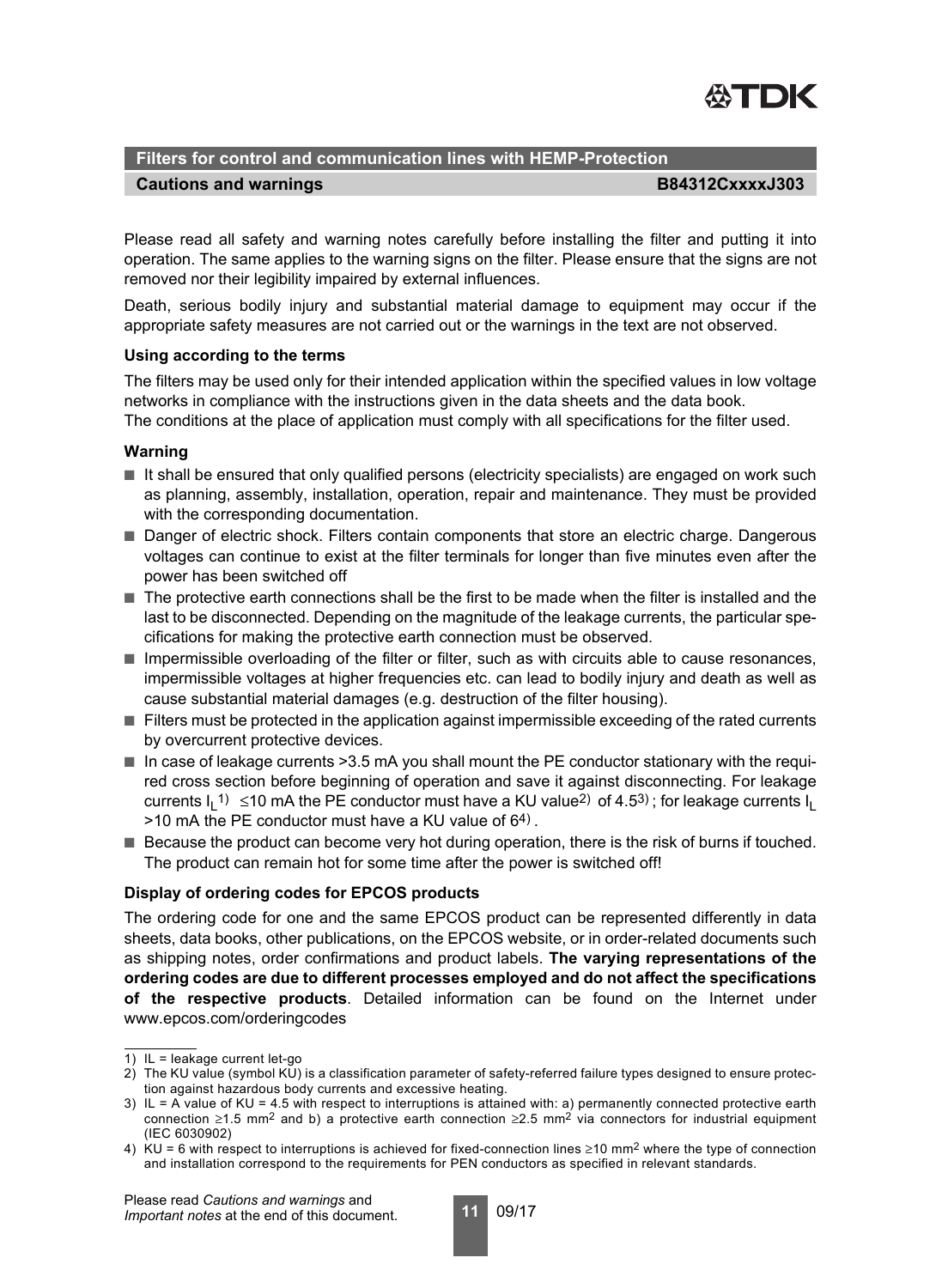

## **Symbols and terms B84312CxxxxJ303 Filters for control and communication lines with HEMP-Protection**

| Symbol                | English                              | German                           |
|-----------------------|--------------------------------------|----------------------------------|
| dv/dt                 | Rate of voltage rise                 | Spannungsanstiegsgeschwindigkeit |
| $f_{\mathsf{R}}$      | Rated frequency                      | Bemessungsfrequenz               |
| $f_{\mathsf{Pass}}$   | Passband                             |                                  |
| $I_{LK}$              | Filter leakage current               | Filter-Ableitstrom               |
| I <sub>reactive</sub> | Capacitive reactive current          | Kapazitiver Blindstrom           |
| l <sub>N</sub>        | Nominal current                      | Nennstrom                        |
| l <sub>R</sub>        | <b>Rated current</b>                 | Bemessungsstrom                  |
| l <sub>over</sub>     | Overcurrent                          | Überstrom                        |
| $P_D$                 | Power dissipation                    | Verlustleistung                  |
| $R_{\rm I}$           | Internal resistance                  | Innenwiderstand                  |
| $R_{DC}$              | Maximum DC resistance                | Max. Gleichstromwiderstand       |
|                       |                                      | (Gleichspannung)                 |
| $T_A$                 | Ambient temperature                  | Umgebungstemperatur              |
| $T_D$                 | Transverse delay time                |                                  |
| $T_R$                 | Rated temperature                    | Bemessungstemperatur             |
| $THD_{max}$           | Max. permissible harmonic distortion |                                  |
| $V_{\text{br}}$       | Breakdown voltage                    |                                  |
| $V_{\text{cl}}$       | Max. clamping voltage                |                                  |
| $V_N$                 | Nominal network voltage              | Netzspannung                     |
| $V_{\text{test}}$     | Test voltage                         | Prüfspannung                     |
| $V_R$                 | Rated voltage                        | Bemessungsspannung               |
| Ζ                     | Impedance                            | Scheinwiderstand                 |
| $Z_L$                 | Line impedance                       | Leitungsimpedanz                 |
|                       |                                      |                                  |
| $\alpha_e$            | Insertion loss                       | Einfügungsdämpfung               |
| $\Delta V$            | Voltage drop                         | Spannungsabfall                  |